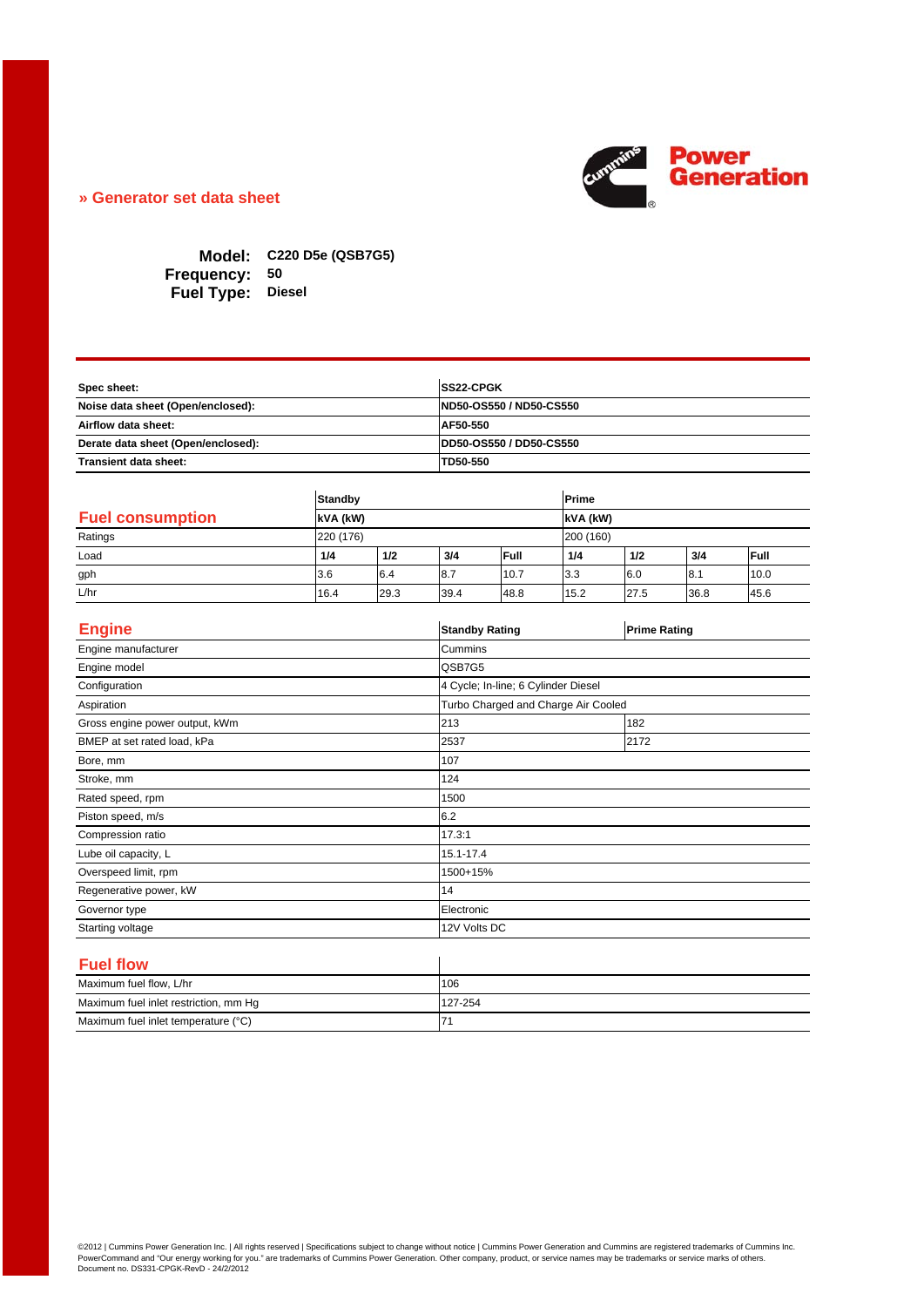| Air                                  | <b>Standby Rating</b> | <b>Prime Rating</b> |
|--------------------------------------|-----------------------|---------------------|
| Combustion air, m <sup>3</sup> /min  | 12.72                 | 12.30               |
| Maximum air cleaner restriction, kPa | $3.7 - 6.2$           |                     |
|                                      |                       |                     |
| <b>The Second Contract Contract</b>  |                       |                     |

| <b>Exhaust</b>                                          |      |       |
|---------------------------------------------------------|------|-------|
| Exhaust gas flow at set rated load, m <sup>3</sup> /min | 35.8 | 134.1 |
| Exhaust gas temperature, C                              | 1561 | 544   |
| Maximum exhaust back pressure, kPa                      | 10.2 |       |

| <b>Standard set-mounted radiator cooling</b>      |      |      |
|---------------------------------------------------|------|------|
| Ambient design, C                                 | 50   |      |
| Fan load, $KW_m$                                  | 6.8  |      |
| Coolant capacity (with radiator), L               | 30.2 |      |
| Cooling system air flow, m3/sec @ 12.7mmH2O       | 5.91 |      |
| Total heat rejection, BTU/min                     | 6516 | 5825 |
| Maximum cooling air flow static restriction mmH2O | 8.12 |      |

# **Weights\***

| <b>Weights</b> *    | Open | Enclosed |
|---------------------|------|----------|
| Unit dry weight kgs | 1544 | 2698     |
| Unit wet weight kgs | 1670 | 3301     |

\* Weights represent a set with standard features. See outline drawing for weights of other configurations

| <b>Dimensions</b>                | Length | Width | <b>Height</b> |
|----------------------------------|--------|-------|---------------|
| Standard open set dimensions     | 2656   | 1100  | 1658          |
| Enclosed set standard dimensions | 3900   | 1100  | 2072          |

# **Genset outline**

#### **Open set**



#### **Enclosed set**



Outlines are for illustrative purposes only. Please refer to the genset outline drawing for an exact representation of this model.